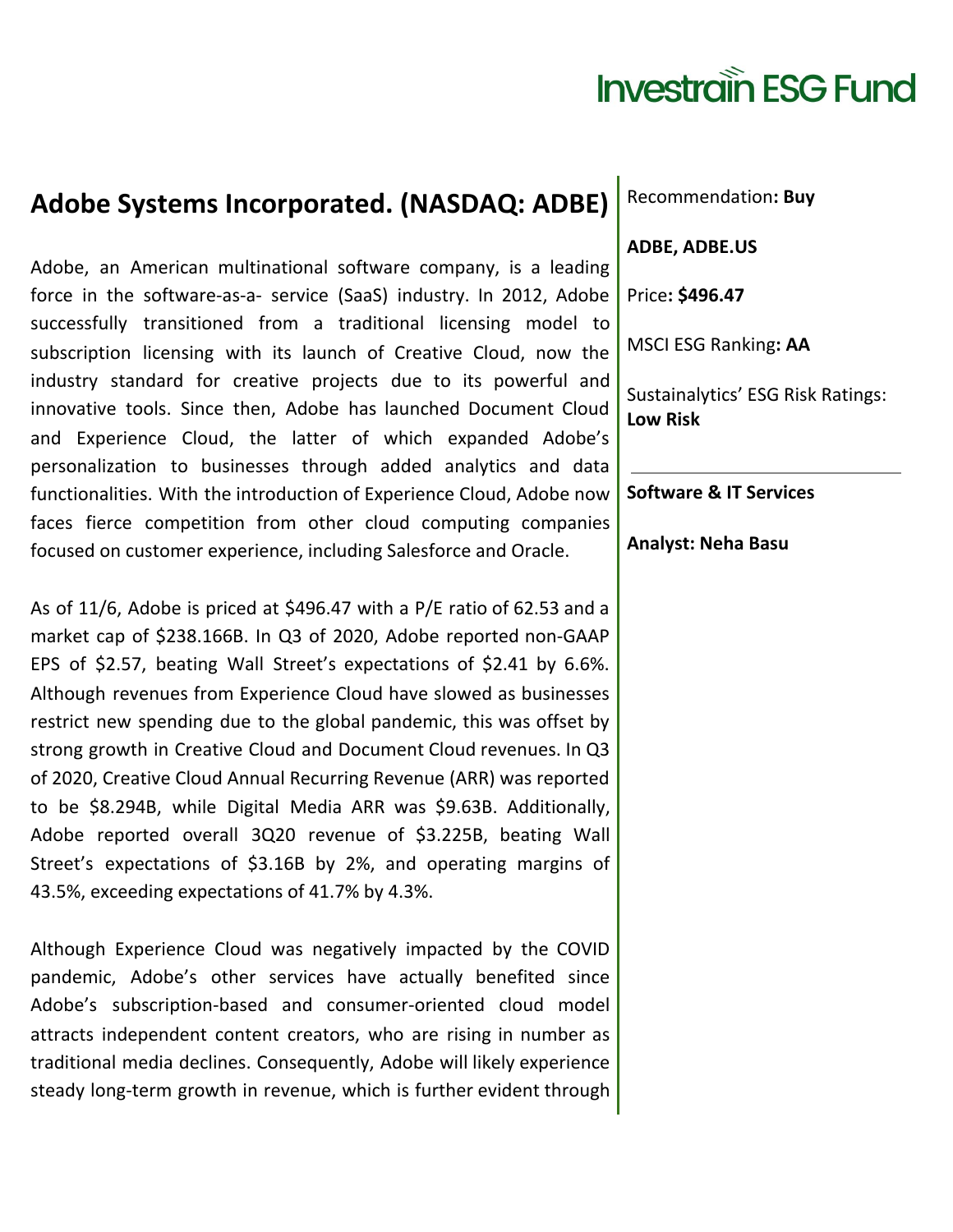## **Investrain ESG Fund**

Adobe's business model and high cash flow. Due to its SaaS subscription-based model, Adobe has guaranteed revenues since consumers must continue to make monthly or annual payments. Additionally, as a large-cap company, Adobe has experienced relatively steady growth in free cash flow and currently has a TTM free cash flow of \$4.91B.

Adobe's net cash position, currently over \$1 billion, is expected to increase to over \$3 billion by the end of FY2020, while its debt/equity ratio, currently 0.4, has remained low. Because of this, Adobe is primed to make an acquisition, especially as small businesses struggle with the COVID pandemic. The combination of strong revenue growth, high cash flow, low debt, and potential to expand through acquisitions makes Adobe an attractive investment mitigating risk and volatility while also likely providing high returns.

In addition to its strong business model and financials, Adobe is a leader in overall ESG ratings compared to others in the SaaS industry, according to MSCI ESG Research. MSCI assigned Adobe an ESG ranking of AA, placing Adobe within the top 17%. Adobe has also ranked high on social metrics due to its high diversity among employees, annual gender pay audits, and onsite health and wellness services. Moreover, Adobe provides opportunities for human capital development and is shifting towards clean tech.

Read More:

[https://seekingalpha.com/article/4382098-adobe-continued-strong-re](https://seekingalpha.com/article/4382098-adobe-continued-strong-revenue-growth-will-power-adobe-for-next-decade) [venue-growth-will-power-adobe-for-next-decade](https://seekingalpha.com/article/4382098-adobe-continued-strong-revenue-growth-will-power-adobe-for-next-decade)

[https://www.zdnet.com/article/adobe-launches-experience-cloud-ai](https://www.zdnet.com/article/adobe-launches-experience-cloud-aims-to-bridge-from-marketing-to-more-parts-of-the-enterprise/) [ms-to-bridge-from-marketing-to-more-parts-of-the-enterprise/](https://www.zdnet.com/article/adobe-launches-experience-cloud-aims-to-bridge-from-marketing-to-more-parts-of-the-enterprise/)

<https://www.investors.com/news/adobe-stock-buy-now/>